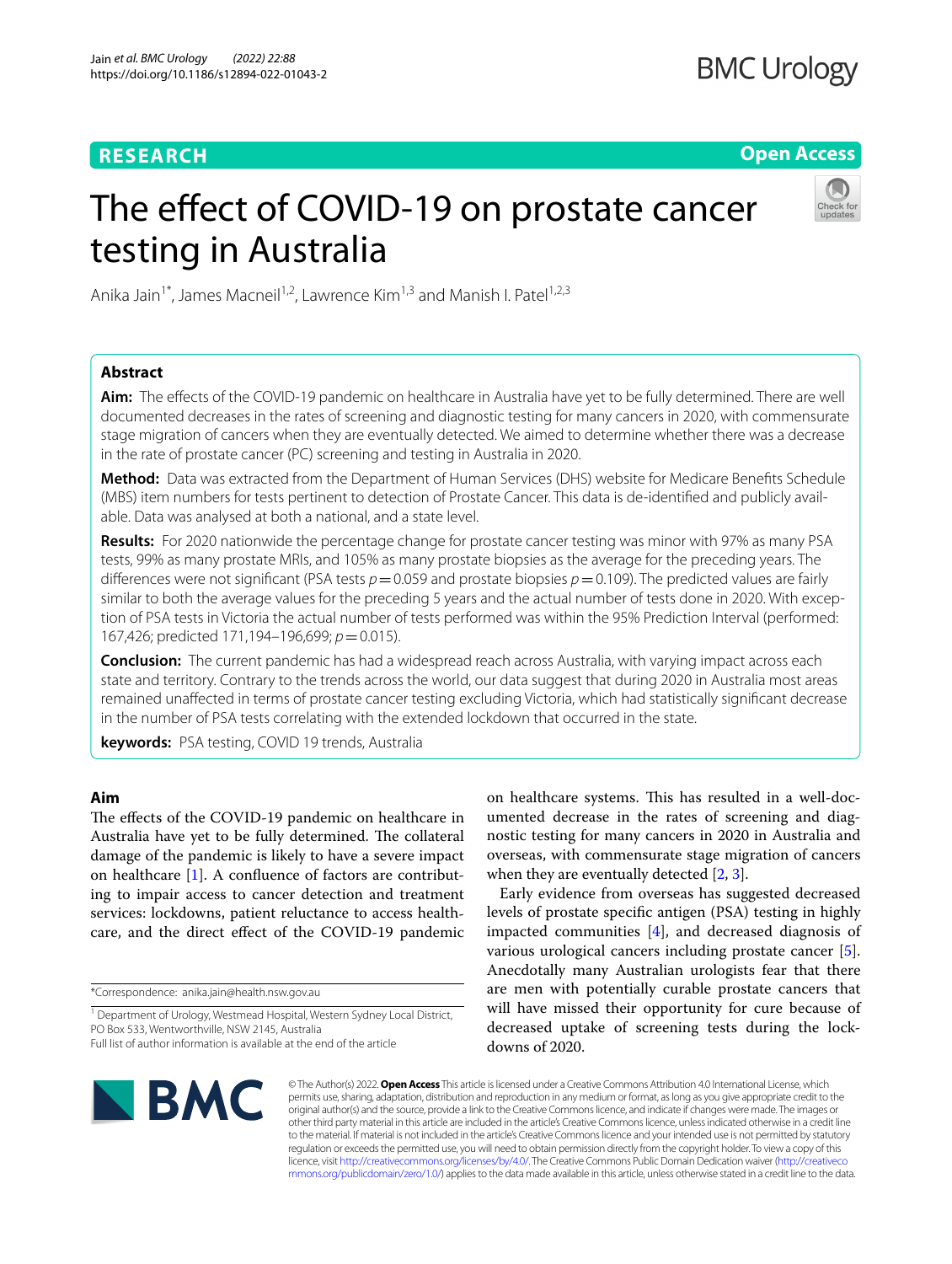Although the true impact of COVID-19 on Prostate Cancer in Australia will not be known for many years owing to the natural history of the disease, it is possible using Medicare Benefts Schedule (MBS) to estimate the rate of prostate cancer (PC) screening and testing in Australia in 2020. We aimed to determine whether or not the testing rate in Australia had difered signifcantly from the pre-pandemic rates. We also aimed to demonstrate the efect of the regional lockdowns which have characterized the Australian response to the COVID-19 pandemic.

## **Method**

Data was extracted from the Department of Human Services (DHS) website for Medicare Benefts Schedule (MBS) item numbers for tests pertinent to detection of Prostate Cancer. MBS item numbers are collected on all eligible procedure or tests performed on eligible Australian citizens and residents regardless of insurance status (i.e. it is collected on patient ion both public and private settings, well over 95% of the Australian population is covered by this system). This data is deidentified, and is publicly available (available at: [http://medicarestatistics.](http://medicarestatistics.humanservices.gov.au/statistics/mbs_item.jsp) [humanservices.gov.au/statistics/mbs\\_item.jsp\)](http://medicarestatistics.humanservices.gov.au/statistics/mbs_item.jsp).

These item numbers were the 66,655 (defined as "prostate specifc antigen quantifcation, one item reimbursed in a 12-month period", referred to hereafter as "PSA test"), 63,541(defned as "Multiparametric Magnetic Resonance Imaging scan of the prostate for the detection of cancer", referred to hereafter as "prostate MRI"). We also looked at item number 37219 (defned as "Prostate or prostatic bed, needle biopsy of, by the transperineal route", referred to here after as "prostate biopsy"), which could be used either in the initial detection of prostate cancer or in surveillance of men with existing diagnoses. Quantities of each of these tests performed in each state and territory were extracted from the DHS website per calendar year (i.e. 1 January to 31 December), and per month between January 2015 and December 2020 (expect for prostate MRI for which data only exists after July 2018). Data was extracted 4 July 2021.

In order to predict the test usage for 2020, linear regressions were performed on the rate of these diagnostic tests against the population as reported by the

Australian Bureau of Statistics. [\(https://www.abs.gov.](https://www.abs.gov.au/statistics/people/population/national-state-and-territory-population) [au/statistics/people/population/national-state-and-terri](https://www.abs.gov.au/statistics/people/population/national-state-and-territory-population) [tory-population](https://www.abs.gov.au/statistics/people/population/national-state-and-territory-population)).

Data was analysed at both a national, and a state level. All analysis was performed using PSPP version 1.4.0 (GNU Project (2020). Free Software Foundation. Boston, MA).

# **Results**

Over the six-years of data analysed a total of 4,048,099 PSA tests, and 118,328 prostate biopsies were performed. Over the period 2019–2020 there were 68,429 prostate MRIs. For the years 2015–2019 on average 678,082 PSA tests and 19,573 prostate biopsies were performed on average per annum.

As shown in Table [1](#page-1-0), for 2020 nationwide the percentage change for each of these was minor with 97% as many PSA tests, 99% as many prostate MRIs, and 105% as many prostate biopsies as the average for the preceding years. The differences were not statistically significant. As shown in Figs. [1](#page-1-1) and [2,](#page-2-0) the number of PSA tests and prostate biopsies are relatively consistent over the period 2015–2020 within each jurisdiction.

A sub- group analysis was conducted for the use of PSA testing and prostate biopsies in Victoria, shown in Table [2.](#page-2-1) There was a statistically significant decrease in the number of PSA tests conducted in Victoria in 2020 as compared to average for the preceding 5 years

<span id="page-1-1"></span>

<span id="page-1-0"></span>**Table 1** Average prostate cancer detection tests nationally 2015–2019 and tests in 2020

|                   | Average 2015-2019 (95%CI)    | 2020    | Difference (95%CI; and % of average) | Significance                |
|-------------------|------------------------------|---------|--------------------------------------|-----------------------------|
| PSA tests         | 678,082 (660,114 to 704,283) | 657.687 | $-20,395$ ( $-41,991$ to 1200; 97)   | $P = 0.059$ (t = 2.62)      |
| Prostate MRI      | $34.368^{\circ}$             | 34.061  | $-307$ (†: 99)                       | N/At                        |
| Prostate biopsies | 19,573 (18,285 to 20,980)    | 20.463  | $+890(314 - 2094; 105)$              | $P = 0.109$ (t = $- 2.05$ ) |

† Statistical analysis not possible owing to limited data set

<sup>a</sup> Full year data only available for 2019-2020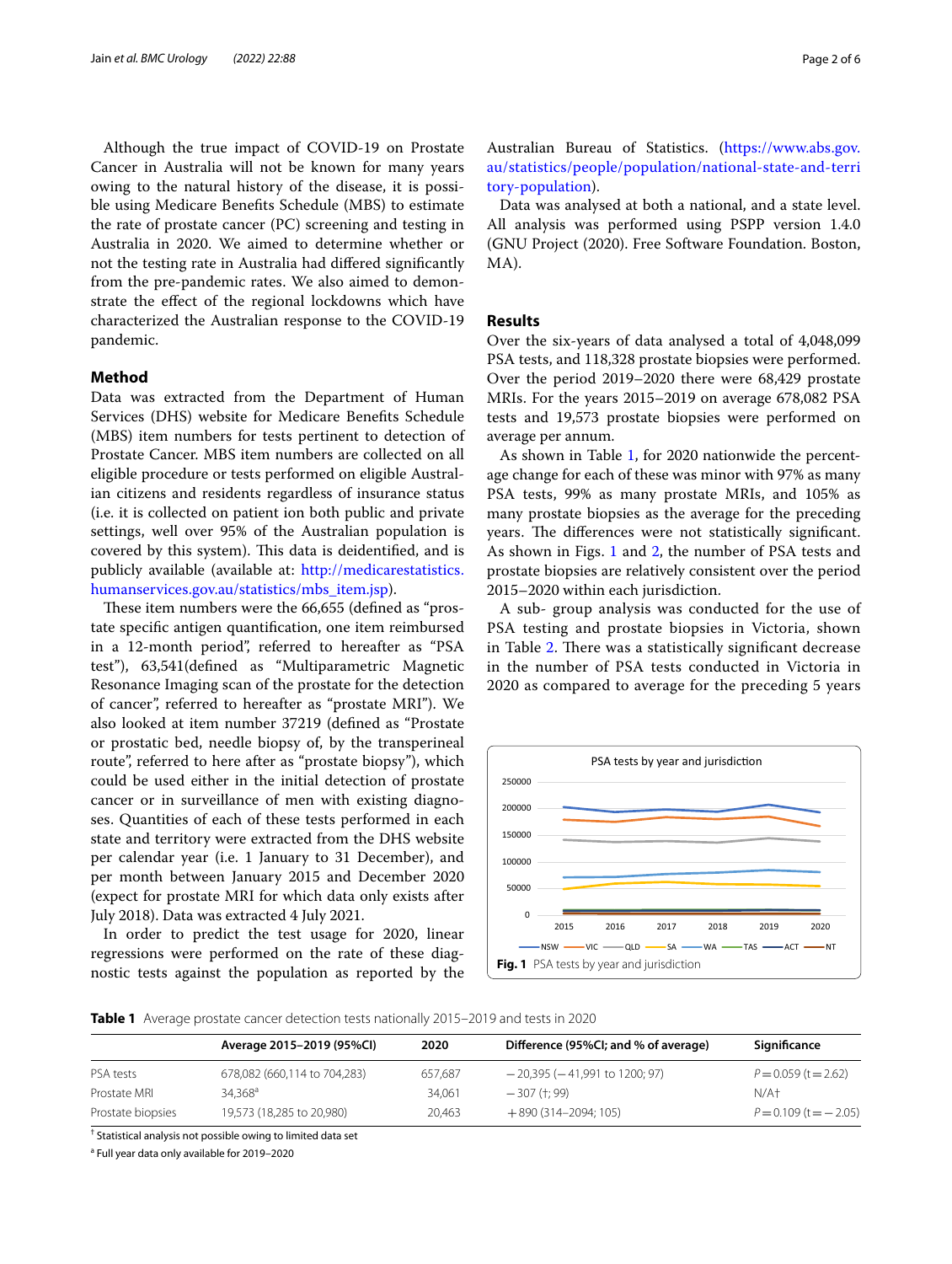

<span id="page-2-0"></span>(167,426 compared to 181,056), and a non-signifcant increase in the number of prostate biopsies (5201 compared to 5101). Fewer prostate MRIs were performed (8683 compared to 9826), however it is not possible to say if the diference was signifcant.

A further analysis was conducted by month for PSA tests which showed statistically signifcant decreases in the number of tests performed in March to May and again August, which correlate to the periods of maximal restrictions in the frst and second Victorian lockdowns (respectively 16 March to 11 May and 20 June to 26 October). There were statistically significant increases in the number of PSA tests in November. The analysis and trends are shown in Table [3](#page-3-0) and Fig. 3 respectively.

A further analysis was conducted to estimate the number of PSA tests and biopsies which could be expected in 2020 based on population. These results are shown in Table [4](#page-3-1) (national data) and Table [5](#page-3-2) (Victorian data).

As can be seen the predicted values are fairly similar to both the average vales for the preceding 5 years and the actual number of tests done in 2020. With exception of PSA tests in Victoria the actual number of tests performed was within the 95% Prediction Interval. This was also the only case in which the actual number of tests performed was signifcantly diferent from the prediction  $(P=0.015)$ .

# **Discussion**

While there are studies under way to characterize the direct efects of the COVID-19 pandemic on the care of patients with cancer  $[1-3]$  $[1-3]$ , there have been few quantitative reports of the impact the pandemic has had on the normal course of prostate cancer diagnosis and treatment encounters in Australia. Outside of Australia data

<span id="page-2-1"></span>**Table 2** Average prostate cancer detection tests in Victoria 2015–2019 and tests in 2020

|                   | Average 2015-2019 (95%CI)    | 2020    | Difference (95%CI; and % of average) | Significance               |  |  |
|-------------------|------------------------------|---------|--------------------------------------|----------------------------|--|--|
| PSA tests         | 181,056 (175,425 to 185,379) | 167.426 | $-13,629(8671-18,588; 92)$           | $P = 0.002$ (t = 7.63)     |  |  |
| Prostate MRI*     | 9826+                        | 8683    | $-1143$ (‡: 88)                      | $N/A$ ‡                    |  |  |
| Prostate biopsies | 5101 (4730-5906)             | 5201    | $+100$ ( $-472$ to 672; 102)         | $P = 0.653$ (t = $-0.49$ ) |  |  |

\* Data from DHS grouped for Victoria and Tasmania

† Full year data only available for 2019–2020

‡ Statistical analysis not possible owing to limited data set

## <span id="page-2-2"></span>**Table 3** PSA testing in Victoria by month

| Average 2015-2019 (95%CI) | 2020   | Difference (95%CI; and % of average) | Significance                |
|---------------------------|--------|--------------------------------------|-----------------------------|
| 12,706 (9890-16,852)      | 13,015 | $+309$ ( $-3004-3622$ ; 102)         | $P = 0.809$ (t = $- 0.26$ ) |
| 14,666 (12,062-16,136)    | 15,439 | $+773$ (-1264 to 2811; 105)          | $P = 0.352$ (t = -1.05)     |
| 16,114 (14,954-17,254)    | 14,618 | $-1496(473 to -2518; 91)$            | $P = 0.015$ (t = 4.06)      |
| 15,133 (14,073-15,909)    | 8313   | $-6820$ ( $-5854$ to $-7785$ ; 55)   | $P < 0.001$ (t = 19.61)     |
| 17,674 (15,427-20,242)    | 11,803 | $-5871$ ( $-3686$ to $-8055$ ; 67)   | $P = 0.002$ (t = 7.46)      |
| 15,145 (13,953-16,274)    | 16,003 | $+858$ ( $-292$ to 2007: 105)        | $P = 0.107$ (t = $- 2.07$ ) |
| 14,742 (13,124-15,930)    | 13,528 | $-1214$ ( $-91$ to $-2519$ ; 91)     | $P = 0.061$ (t = 2.58)      |
| 15,350 (14,347-16,072)    | 11,932 | $-3418$ ( $-4262$ to $-2572$ ; 77)   | $P < 0.001$ (t = 11.23)     |
| 14,233 (13,048-15,118)    | 14,278 | $+45$ ( $-920$ to 1009; 100)         | $P = 0.904$ (t = $-0.13$ )  |
| 15,281 (12,650-16,947)    | 15,981 | $+700$ ( $-1285$ to 2685;105)        | $P = 0.383$ (t = $-0.98$ )  |
| 14,902 (14,171-15,302)    | 16,015 | $+1113(512 - 1714; 107)$             | $P = 0.007$ (t = -5.14)     |
| 15,110 (13,312-16,799)    | 16,501 | $+1391(226-3009;109)$                | $P = 0.75$ (t = -2.39)      |
|                           |        |                                      |                             |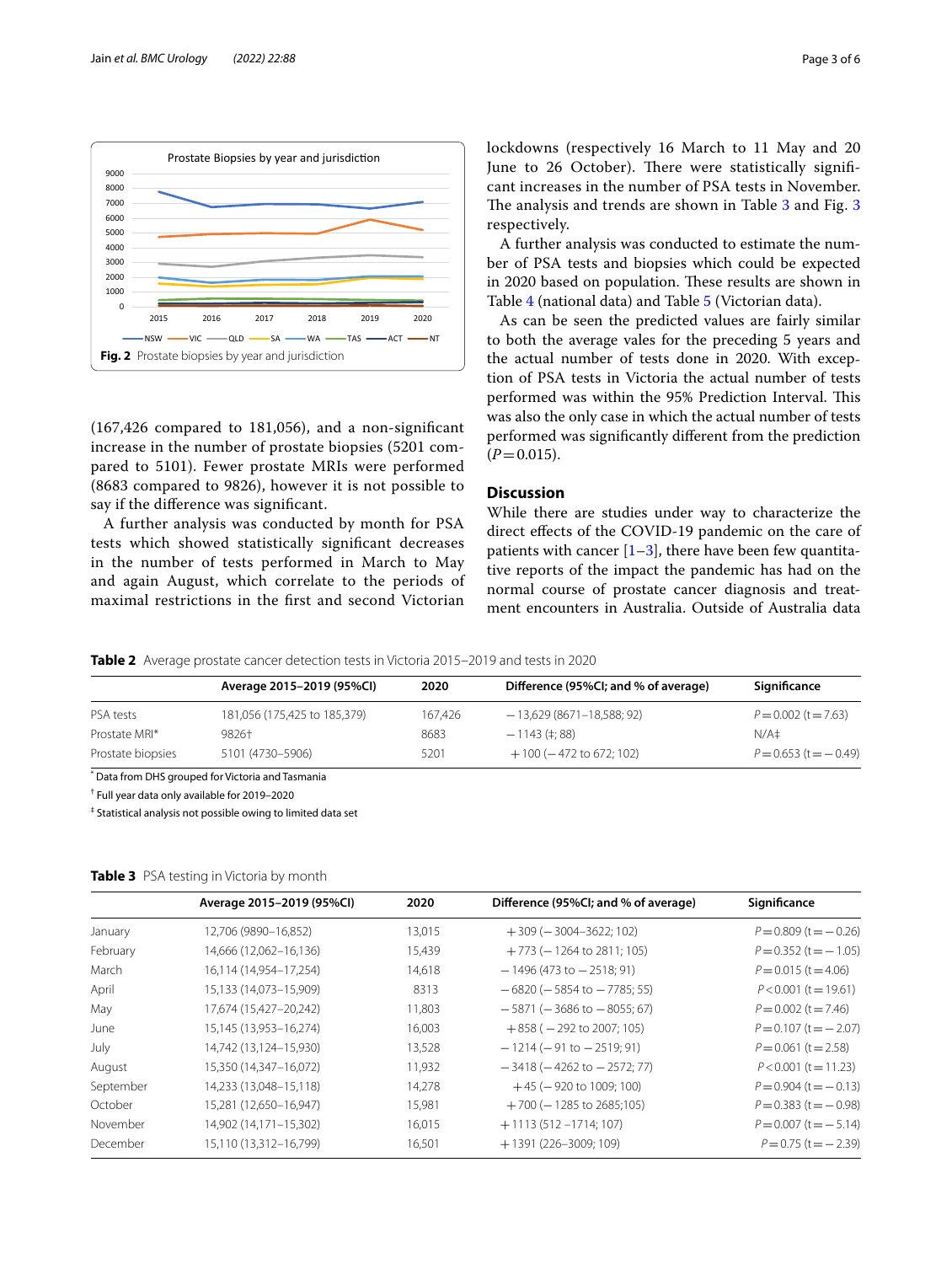

<span id="page-3-0"></span>from highly impacted communities suggests a signifcant impact on the rate and pattern of prostate cancer diagnosis [\[6](#page-5-0)]. In Italy, De Vincentiis et al. reported that the number of prostate cancer diagnoses was decreased by −75% in 2020 compared to the average number recorded in the previous two years at a secondary care hospital network in central Italy [[5\]](#page-4-4). Another study from Northern Italy, Verona had congruent findings reporting a  $-62\%$ decrease in PSA testing as compared to previous years [[4\]](#page-4-3). Similarly, a retrospective study analysing the US population by Chen et al. reported decline in prostate cancer testing by −79.3% as compared to the previous year from March through to May 2020 [\[7](#page-5-1)].

The picture in Australia has so far not been well described. Cancer Australia published a 6-month period of data for prostate cancer testing from January to June 2020 compared to the data from the same period in 2019 [[8\]](#page-5-2) which suggested a signifcant decrease in the rate of testing. However, our data includes a more in-depth analysis over the whole of 2020, and makes a comparison with the data from 2015 to 2019. The trends suggested in the Cancer Australia report do not appear to have continued in the second half of 2020.

Despite the limitations of our study, we do feel that the results show a marked diference in the Australian context. For the whole year of 2020, for PSA tests and biopsies the numbers performed were within 10% of the average performed in the preceding 5 years and the predicted test usage based on modelling (a larger diference was shown in MRI tests in Victoria, however as this is a comparison with 2019 alone, the signifcance of this cannot be assumed). With the exception of PSA testing in Victoria the number of tests performed was within the 95% Prediction Interval, and this was also the only test for which a statistically signifcant drop could be shown as compared to the average or the prediction.

Interestingly, by looking at a month by month analysis we can see that the rate of PSA testing in Victoria does correlate quite closely with the periods of peak frst and second lockdown in Melbourne, (respectively 16 March to 11 May and 20 June to 26 October) though from the available data being more afected in the frst rather than the second lockdowns. We cannot explain with the available data why this discrepancy between the lockdowns exists. Whether or not the same pattern will be demonstrated after the Sydney and Melbourne lockdowns for the 2021 Delta-outbreak remains to be seen.

It is interesting to speculate why the picture in Australia is so much diferent from the rest of the world. Although there is no doubt that there was less impact on the health system from the COVID-19 pandemic [\[9](#page-5-3)], Australian jurisdictions implement some of the harshest lockdowns anywhere in the world [\[10\]](#page-5-4). Our current study does not allow us to tease out the reasons for this, however given the manifest risk of severely impacting testing for prostate cancer we believe it should be treated as a successful outcome for the Australian healthcare system.

<span id="page-3-1"></span>**Table 4** predicted prostate cancer detection tests performed nationally based on linear regression of tests performed in 2015–2019 compared to tests performed in 2020

|                   | Predicted tests in 2020 (95%<br><b>Prediction Interval</b> | $R^2$ of model | Tests performed<br>in 2020 | Difference (% of<br>predicted) | Significance                 |
|-------------------|------------------------------------------------------------|----------------|----------------------------|--------------------------------|------------------------------|
| PSA tests         | 698,036 (568,163-827,909)                                  | 0.59           | 657.687                    | $-40.349(94)$                  | $P = 0.379$ (t = 0.99)       |
| Prostate biopsies | 20,353 (10,811-29,896)                                     | 0.29           | 20.463                     | $+110(100)$                    | $P = 0.973$ (t = $- 0.036$ ) |

<span id="page-3-2"></span>**Table 5** Predicted prostate cancer detection tests performed in Victoria based on linear regression of tests performed in 2015–2019 compared to tests performed in 2020

|                   | Predicted tests in 2020 (95%<br>prediction interval) | $R^2$ of model | Tests performed in<br>2020 | Difference (% of<br>predicted) | Significance           |
|-------------------|------------------------------------------------------|----------------|----------------------------|--------------------------------|------------------------|
| PSA tests         | 183.946 (171.194-196.699)                            | 0.37           | 167.426                    | $-16.520(91)$                  | $P = 0.015$ (t = 4.12) |
| Prostate biopsies | 5522 (4338-6706)                                     | 0.60           | 5201                       | $-321(94)$                     | $P = 0.437$ (t = 0.86) |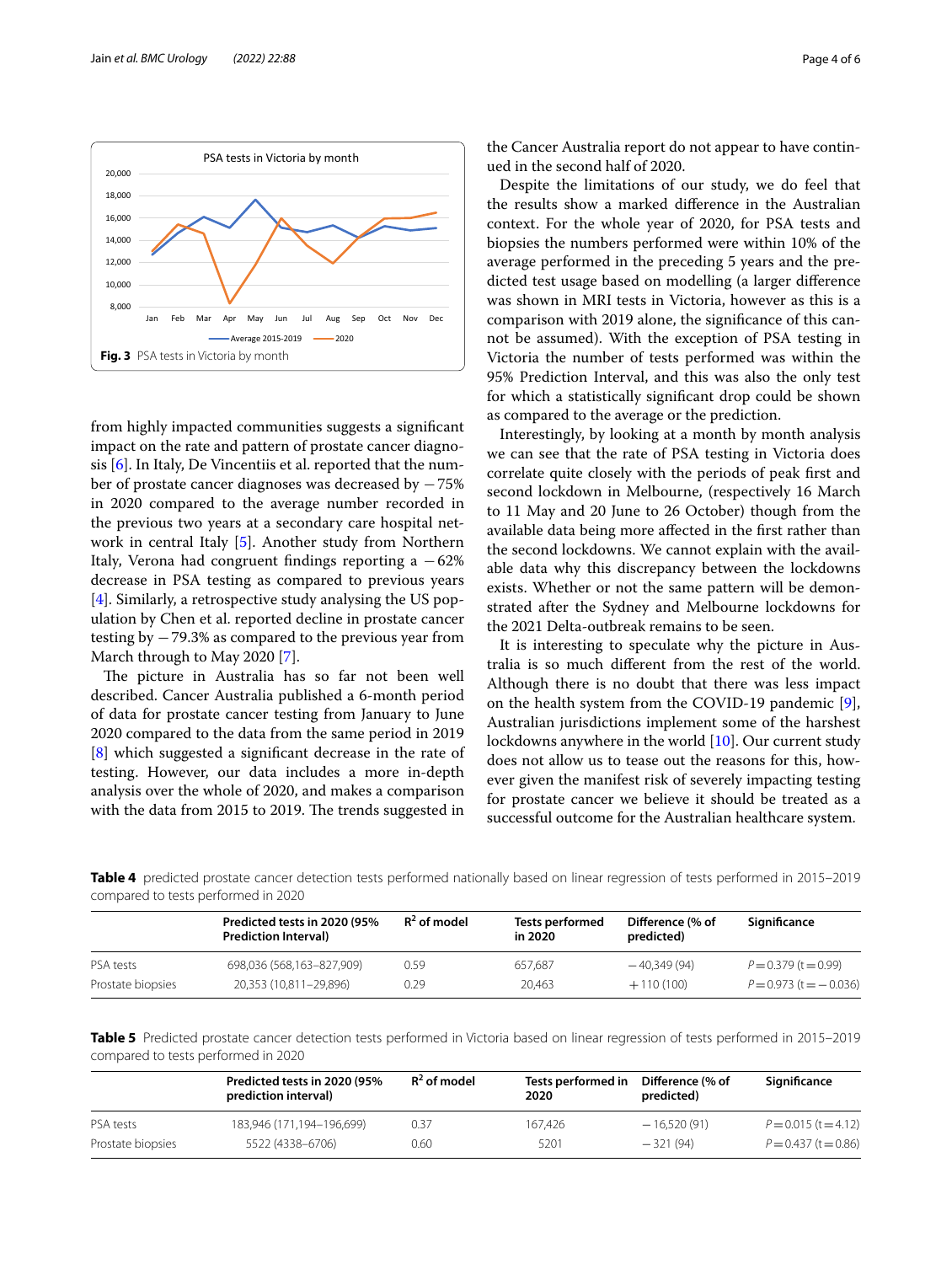As a result of the impact of the COVID-19 pandemic on rate of prostate cancer detection in the rest of the world, changes are occurring in the guidelines for prostate cancer testing and treatment  $[11-14]$  $[11-14]$  $[11-14]$ . These all recommend taking a risk adjusted approach to managing prostate cancer in light of resource constraints and the risks associated with patients accessing healthcare. In Australia the Urological Society of Australia and New Zealand (USANZ) has also published guidance [\[15](#page-5-7)], though it is somewhat less proscriptive than the international equivalents.

Being a purely observational study based on registry data this study has a number of limitations. Most signifcantly owing to the nature of the data being used it is entirely reliant on the quality of the data being submitted to the DHS, and is reliant on both clinicians and administrative staff to accurately record the MBS Item Number for the test being performed, however unless there is a reason to believe that the quality of this data entry is signifcantly diferent in 2020 as compared to preceding years there is no reason to believe that this will have imparted a systematic bias upon the conclusion.

Similarly, with regards to the modelling performed in order to predict the testing rate in 2020 we were limited to publicly available open-access information, and the only reliably available predictive variable to use in regression analysis was population. As such the  $\mathbb{R}^2$  values in our models were relatively low varying between 0.29 (for biopsies performed at a national level) through to 0.6 (for biopsies performed in Victoria) indicating a relatively high degree of heterogeneity. As can be appreciated in Figs. [1](#page-1-1) and [2](#page-2-0) there is heterogeneity in the testing rates, and although not shown the rate of population growth was relatively consistent throughout this period, indicating that other factors are afecting the rate of testing. As such we feel that caution should be taken in considering the signifcance of the diference between the predicted and actual testing rate, and that our modelling should be treated as more descriptive rather than inferential. However, as we can observe great similarities between the predicted test usage for 2020 and the average test usage in the period 2015–2019 we suspect that the results can be treated as compelling.

# **Conclusion**

The current pandemic has had a widespread reach across Australia, with varying impact across each state and territory. Contrary to the trends across the world, our data suggest that during 2020 in Australia most areas remained unafected in terms of prostate cancer testing. The exception to this was Victoria, which had statistically signifcant decrease in the number of PSA tests performed, corresponding with the periods of lockdown that

occurred in the state, however even then the absolute decrease was relatively limited.

In these unprecedented times, we believe that it is reassuring for urologist to see that prostate cancer screening testing remains largely unchanged, and thus may have less implications for future cancer care then anticipated. However, as the trajectory for COVID-19 continues to evolve, screening protocols and recommendations may be subject to change and thus need frequent re-evaluation.

#### **Acknowledgements**

Not applicable.

#### **Author contributions**

Dr AJ and Dr JM wrote the main manuscript text. Professor MIP and Dr LK reviewed and edited the manuscript. All authors read and approved the fnal manuscript.

## **Funding**

Not applicable.

#### **Availability of data and materials**

Data was extracted from the Department of Human Services (DHS) website ([http://medicarestatistics.humanservices.gov.au/statistics/mbs\\_item.jsp\)](http://medicarestatistics.humanservices.gov.au/statistics/mbs_item.jsp) for Medicare Benefts Schedule (MBS) item numbers for tests pertinent to detection of Prostate Cancer. This data is deidentifed and publicly available.

#### **Declarations**

#### **Ethics approval and consent to participate**

All data was collected from a public database in accordance with relevant guidelines and regulations.

#### **Consent for publication**

Not applicable.

#### **Competing interests**

The authors declare that they have no competing interest.

#### **Author details**

<sup>1</sup> Department of Urology, Westmead Hospital, Western Sydney Local District, PO Box 533, Wentworthville, NSW 2145, Australia. <sup>2</sup> Faculty of Medicine, Macquarie University, Sydney, Australia.<sup>3</sup> Faculty of Medicine, The University of Sydney, Sydney, Australia.

#### Received: 12 January 2022 Accepted: 13 June 2022 Published online: 21 June 2022

#### **References**

- <span id="page-4-0"></span>1. Maringe C, Spicer J, Morris M, Purushotham A, Nolte E, Sullivan R, et al. The impact of the COVID-19 pandemic on cancer deaths due to delays in diagnosis in England, UK: a national, population-based, modelling study. Lancet Oncol. 2020;21(8):1023–34.
- <span id="page-4-1"></span>2. Mitchell RA, King JAJ, Goldschlager T, Wang YY. Impact of COVID-19 on pituitary surgery. ANZ J Surg. 2020;90(6):963–4.
- <span id="page-4-2"></span>3. Morris EJA, Goldacre R, Spata E, Mafham M, Finan PJ, Shelton J, et al. Impact of the COVID-19 pandemic on the detection and management of colorectal cancer in England: a population-based study. Lancet Gastroenterol Hepatol. 2021;6(3):199–208.
- <span id="page-4-3"></span>4. Ferrari A, Sanchis-Gomar F, Mattiuzzi C, Henry BM, Lippi G. Is COVID-19 impacting prostate cancer screening? A survey of prostate-specifc antigen test requests during a local outbreak. EJIFCC. 2021;32(1):69–77.
- <span id="page-4-4"></span>5. De Vincentiis L, Carr RA, Mariani MP, Ferrara G. Cancer diagnostic rates during the 2020 "lockdown", due to COVID-19 pandemic, compared